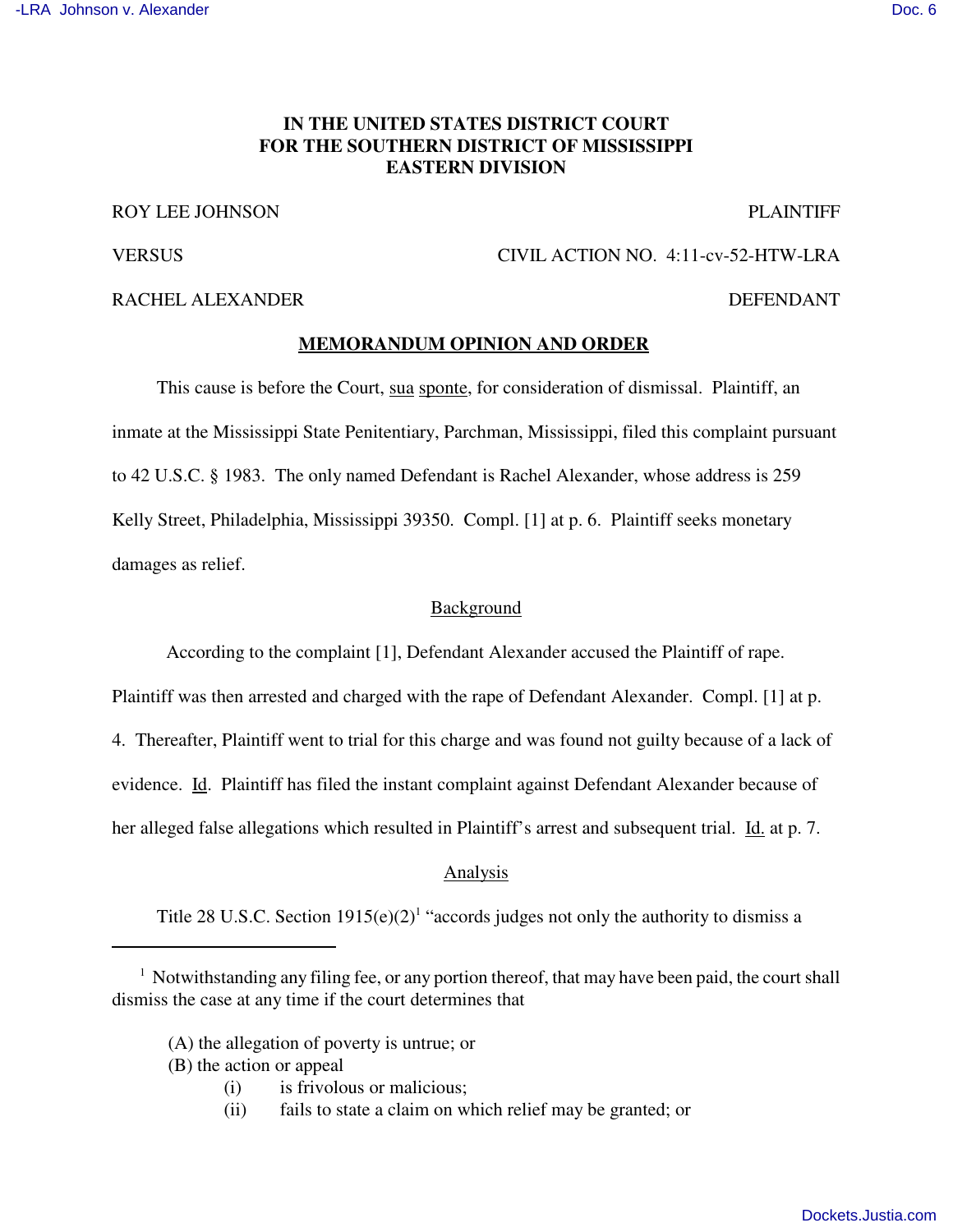claim based on an indisputably meritless legal theory, but also the unusual power to pierce the veil of the complaint's factual allegations and dismiss those claims whose factual contentions are clearly baseless." See Neitzke v. Williams, 490 U.S. 319, 327 (1989); Denton v. Hernandez, 504 U.S. 25, 32 (1992); and Macias v. Raul A., 23 F.3d 94, 97 (5th Cir.1994). "A district court may dismiss an in forma pauperis proceeding as frivolous under 28 U.S.C. § 1915(d) whenever it appears that the claim's realistic chance of ultimate success is slight or the claim has no arguable basis in law or fact." Henson-El v. Rogers, 923 F.2d 51, 53 (5th Cir.), cert. denied, 501 U.S. 1235 (1991). See Neitzke v. Williams, 490 U.S. 319, 325 (1989); Parker v. Carpenter, 978 F.2d 190, 191 n.1 (5th Cir. 1992); Ancar v. Sara Plasma, Inc., 964 F.2d 465, 468 (5th Cir. 1992); Henthorn v. Swinson, 955 F.2d 351, 352 (5th Cir.), cert. denied, 504 U.S. 988 (1992). "[I]n an action proceeding under Section 1915(d), [a federal court] may consider, sua sponte, affirmative defenses that are apparent from the record even where they have not been addressed" or raised in the pleadings on file. Ali v. Higgs, 892 F.2d 438, 440 (5th Cir. 1990). "Significantly, the court is authorized to test the proceeding for frivolousness or maliciousness even before service of process or before the filing of the answer." Id. As discussed below, the Plaintiff cannot maintain this action pursuant to 42 U.S.C. § 1983 against the named Defendant.

In order to have a viable claim under 42 U.S.C. § 1983, Plaintiff must (1) allege a violation of rights secured by the Constitution or laws of the United States and (2) demonstrate that the alleged deprivation was committed by a person acting under color of state law. West v. Atkins, 487 U.S. 42, 48 (1988); Daniel v. Ferguson, 839 F.2d 1124 (5th Cir. 1988). The United States

<sup>(</sup>iii) seeks monetary relief against a defendant who is immune from such relief.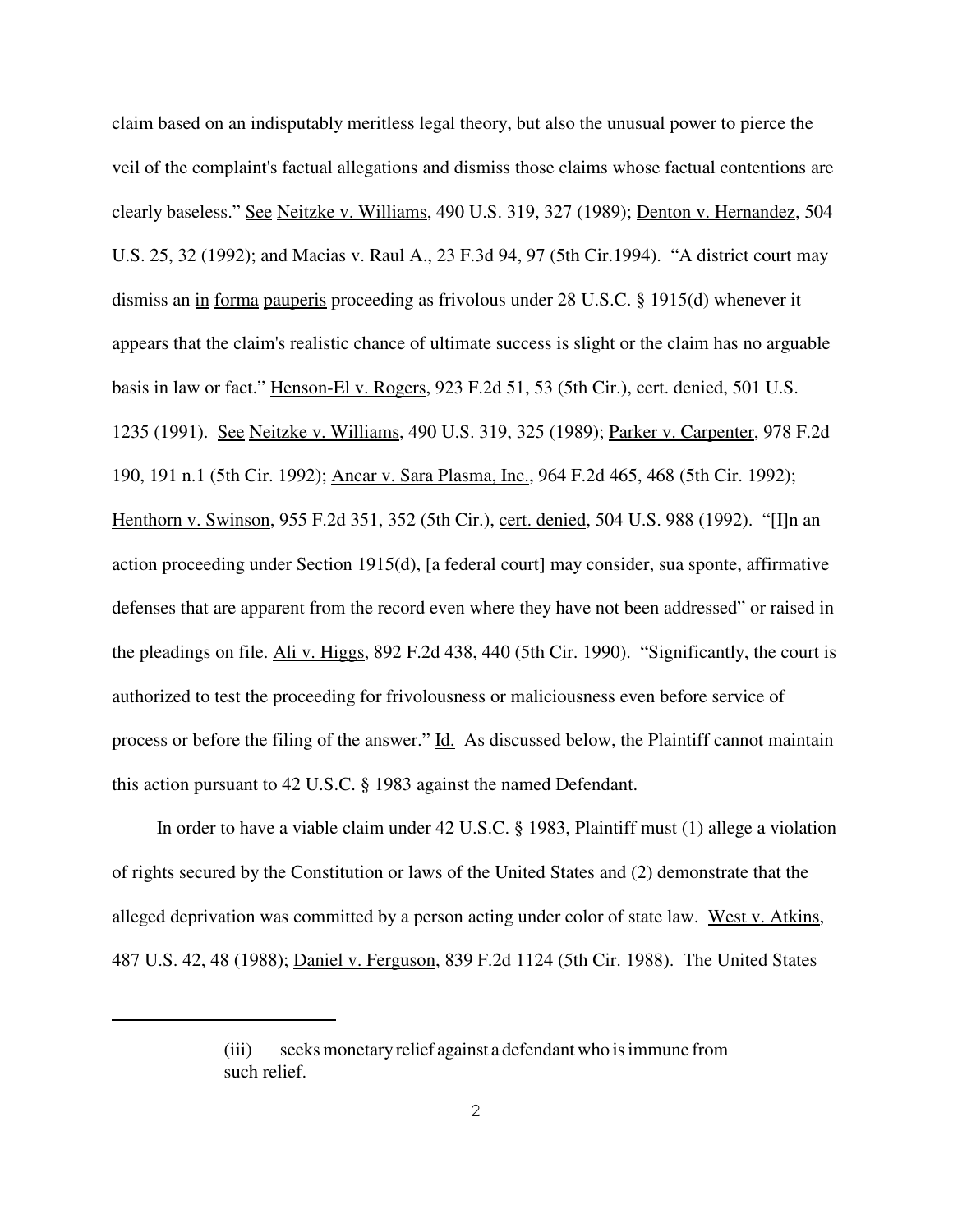Supreme Court concluded that, in order to act under color of state law, the defendant in a section 1983 action must have exercised power which the defendant possessed by virtue of state law, and the exercise of that power must be made possible only because the wrongdoer is clothed with authority of state law. West, 487 U.S. at 49 (citing United States v. Classic, 313 U.S. 299, 326 (1941)).

Regarding the instant complaint, there is neither an allegation nor a factual basis to establish that Defendant Alexander is a state actor. The record indicates that Defendant Alexander is a private citizen. Any deprivation Plaintiff allegedly suffered from Defendant Alexander was not "under color of state law." The Court finds that Plaintiff's claims are not cognizable under 42 U.S.C. § 1983; therefore, this action should be dismissed.

#### Conclusion

As discussed above, Plaintiff has failed to assert a claim against a state actor as required by 42 U.S.C. § 1983. Consequently, the Court finds this complaint should be dismissed with prejudice as legally frivolous pursuant to the Prison Litigation Reform Act [PLRA], 28 U.S.C.  $§ 1915(e)(2)(B)(i).$ 

#### Three-strikes provision

Because this case will be dismissed pursuant to the above mentioned provision of the PLRA, it will be counted as a "strike". See 28 U.S.C. § 1915(g). If Plaintiff receives "three strikes", he will be denied in forma pauperis status and required to pay the full filing fee to file a civil action or appeal.

A Final Judgment in accordance with this Memorandum Opinion and Order shall issue this

3